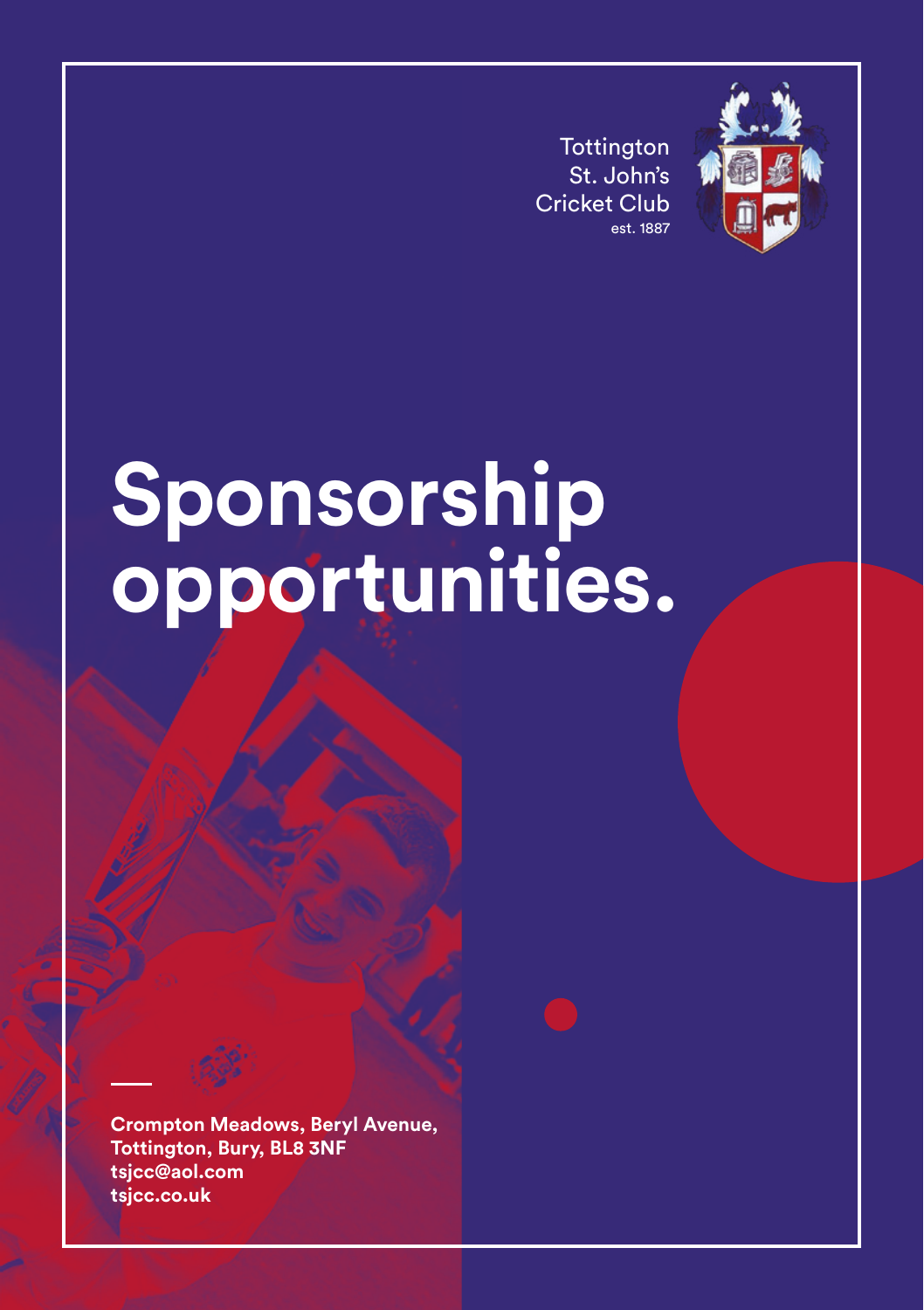# **Welcome.**

**Tottington St. John's Cricket Club prides itself on being at the heart of the community. Established in 1887, we have been an important part of the social, economic and sporting activity in Tottington, Bury and Greater Manchester.**

Our history is chronicled online (as are all aspects of club life) – please visit *www.tsjcc.co.uk*

Recently we have embarked on a club development program that has (in the last 10 years) involved: several pavilion and bar extensions (and new roof), outdoor netting facility, levelling of the ground, roll on covers, sight screen, a new entrance from and onto the lines, hosting of Tottington's Big Day Out (formerly Bands in the Park), joining the Greater Manchester Cricket League, development of a junior section, establishing a 3rd team, playing on boxing day, hosting junior football and ladies rounders, etc.

We have many other plans in the pipeline that will sustain our growth and improve our facilities for the betterment of both the sport(s) and the community.

As a 'not for profit making' organization ALL monies raised from sponsorship / membership / income from Bar or events are ploughed back into fuelling these plans.

We are administered by a committee of forward-thinking volunteers, made up of individuals with an eclectic mix of skills and backgrounds – but who together bring a powerful engine that keeps the club on an even keel, moving forward.

This booklet represents not only how you and/or your business can help us maintain our club development plans, but also presents the opportunities for you in networking and linking to Tottington St. John's wider social and business communities.

Thanks for taking the time to peruse this booklet – if you have any queries – or have a separate idea for helping us – please do not hesitate to contact either:

**Rick Carr 07398 233 014** or **Kieran Coe 07525 173 154**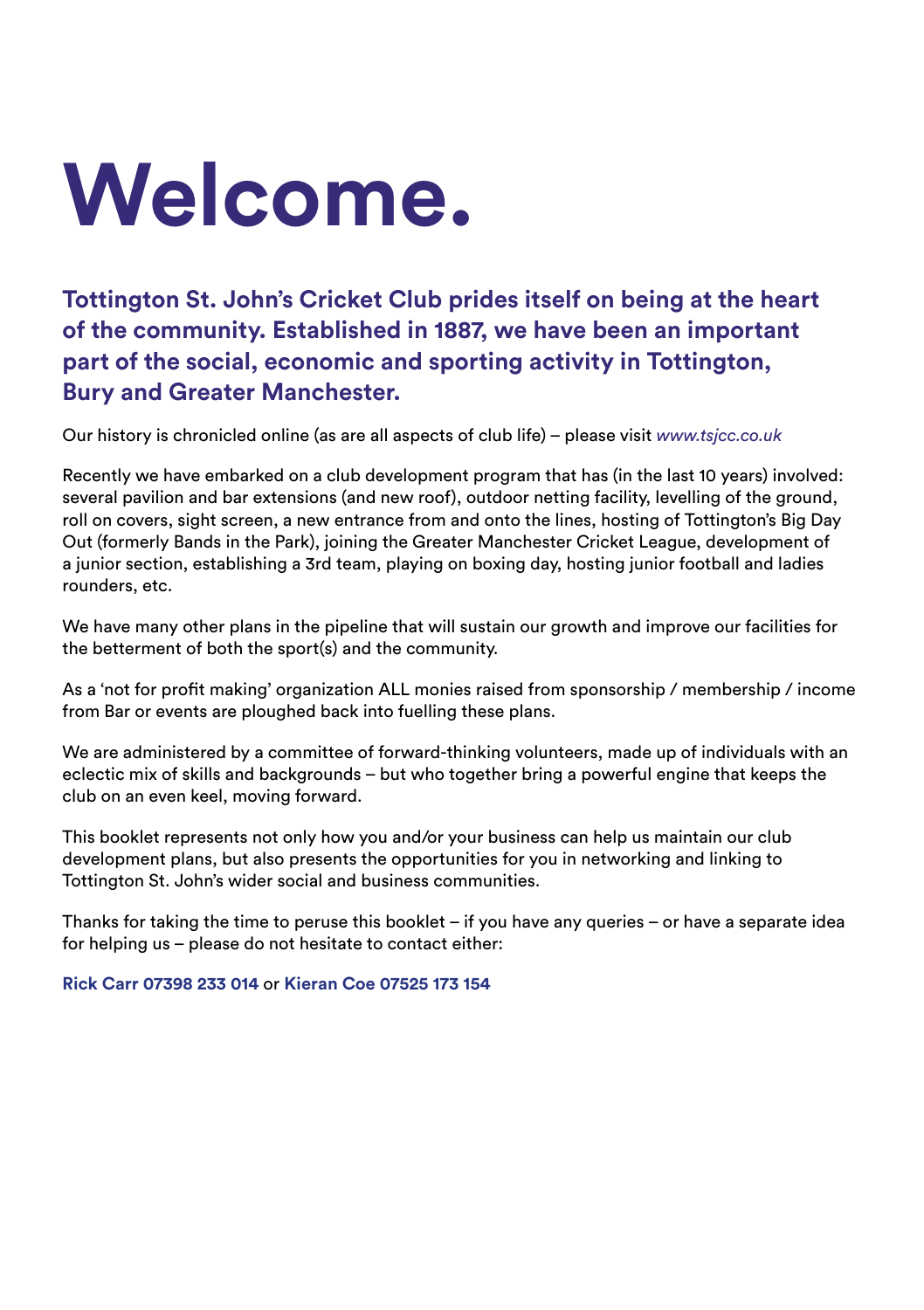## Sponsorship Opportunities: **Cricket Matches.**

We have the following opportunities for you / your business to support the club. These are 'tried and tested' to both raise monies for the club and provide awareness and publicity for the sponsor.

#### **£30**

#### **Match Ball Sponsor**

Who knew cricket balls were so expensive?! We can easily spend over £1,500 per year on match balls.

As thanks for your help, we will credit you online: on our website and our social media pages.

#### **Roll-On Covers**

Large logo printed / adhered to covers. The covers (due to our climate) are on the middle of the field throughout the summer and as such represent a great advertising opportunity.

*Price and longevity to be arranged.*

## **Advertising Banner**

*Including artwork and printing in year 1.*

Displayed on the training nets which can be seen from all areas of the ground and by cricket, rounders and football teams. High quality PVC banner 6ft x 2.5ft. You also get your logo online.



#### **Shirt Sponsorship**

Opportunities are for chest / sleeve / sleeve / back – and we also print your logo on training kit (tops / shorts / hoodies / etc).

Shirt sponsors will be promoted online, on social media, on team shots (released to Bury Times), etc.

*Price and longevity to be arranged.*

#### **Scoreboard**

We are looking to purchase a new electronic scoreboard – as this is a high cost item *Sole sponsorship is being sought.*

#### **Player Sponsorship £200p/a £On application**

As we climb the ranks of the GMCL we need to attract higher quality of players who may require monetary incentive.

A great opportunity including individually logo'd shirts / social media announcements / photo opportunity / etc.